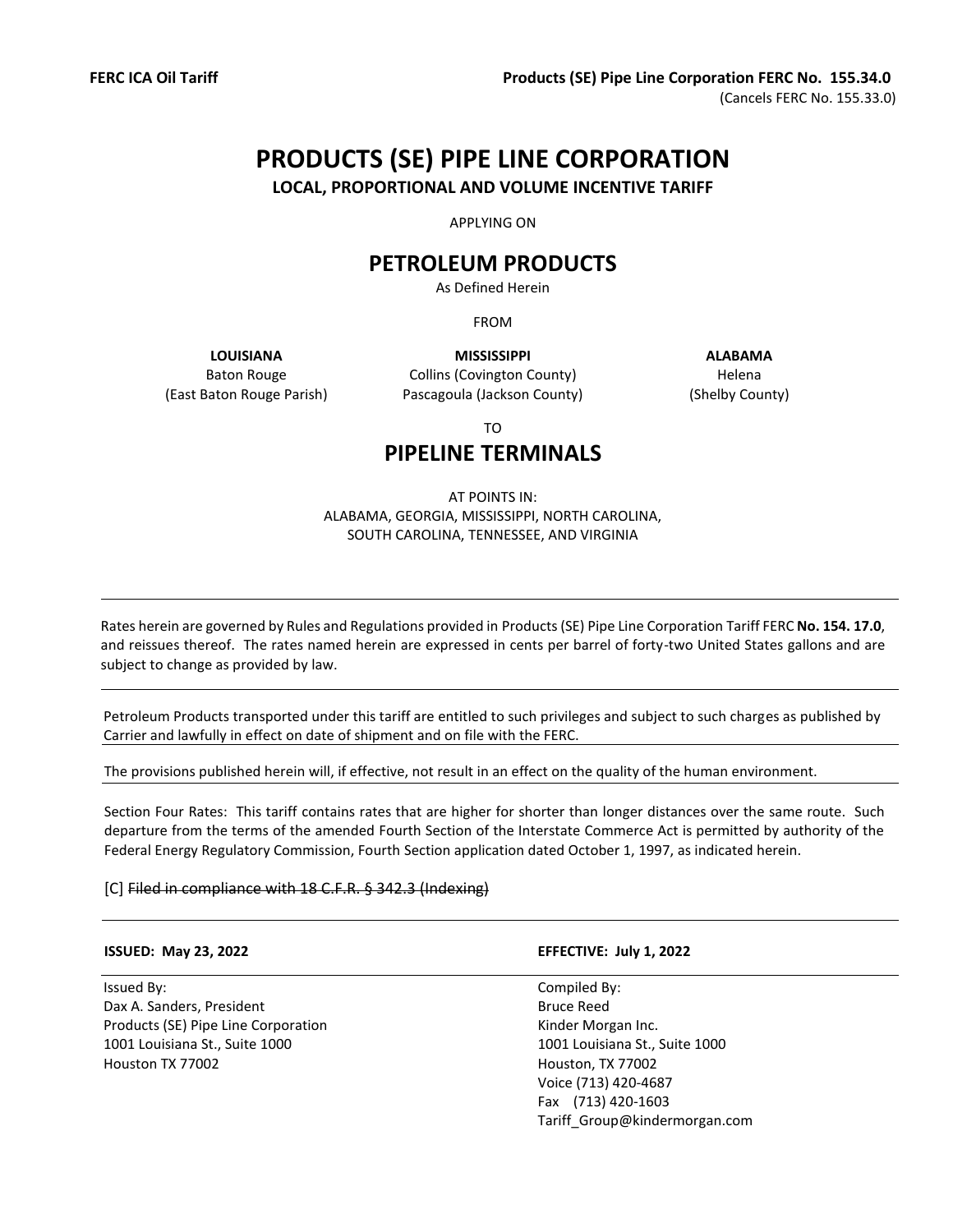### **ITEM 10 - TABLE OF LOCAL RATES**

(Rates in cents per Barrel)

#### **All rates in this item are [W] [D] [U] decreased unchanged, except as noted.**

|                                                                | <b>FROM</b>                                    |                                    |                                             |
|----------------------------------------------------------------|------------------------------------------------|------------------------------------|---------------------------------------------|
| To                                                             | 1) Baton Rouge, LA<br>East Baton Rouge Parish) | Pascagoula, MS<br>(Jackson County) | <b>Collins, MS</b><br>(Covington<br>County) |
| Athens, GA (Clarke County)                                     | $^{\circledR}$<br>111.52                       | $\circled{2}$<br>111.52            | $^{\circledR}$<br>97.71                     |
| Atlanta (Doraville), GA (DeKalb County)                        | 115.83                                         | 115.83                             | 102.01                                      |
| Atlanta (Chattahoochee), GA (Fulton County)                    | 115.83                                         | 115.83                             | 102.01                                      |
| $\circled{3}$<br>Atlanta (Hartsfield Airport), GA              | 134.95                                         | 134.95                             | 122.21                                      |
| Belton, SC (Anderson County)                                   | $\circled{2}$<br>115.26                        | $\circled{2}$<br>115.26            | ②<br>101.49                                 |
| Birmingham, AL (Jefferson County)                              | 95.81                                          | 95.81                              | 82.07                                       |
| Bremen, GA (Haralson County)                                   | 115.07                                         | 115.07                             | 101.26                                      |
| Charlotte, NC (Mecklenburg County)                             | 132.66                                         | 132.66                             | 118.89                                      |
| <b>Charlotte (Douglas Airport), NC</b><br>(3)                  | 151.89                                         | 151.89                             | 138.82                                      |
| Chattanooga, TN (Hamilton County)                              | 135.39                                         | 135.39                             | 121.60                                      |
| Cockpit Point, VA (Prince William County)                      | 156.21                                         | 156.21                             | 142.43                                      |
| Collins, MS (Covington County)                                 | 63.16                                          | $\circledcirc$<br>63.16            |                                             |
| Columbus, GA (Muscogee County)                                 | 121.05                                         | 121.05                             | 107.17                                      |
| Dulles International Airport, VA $(3)(5)$                      | 160.78                                         | 160.78                             | 147.53                                      |
| Fredericksburg, VA (Spotsylvania County)                       | 156.21                                         | 156.21                             | 142.43                                      |
| Greensboro, NC (Guilford County)                               | 138.59                                         | 138.59                             | 124.83                                      |
| Hartwell, GA (Hart County)                                     | 124.26                                         | 124.26                             | 110.48                                      |
| Knoxville, TN (Knox County)                                    | 141.79                                         | 141.79                             | 127.97                                      |
| Kola, MS (Covington County)                                    |                                                | $\circledast$<br>64.17             | -------                                     |
| Lockhart, MS (Lauderdale County)                               | 82.04                                          | ④<br>82.04                         | ④<br>68.19                                  |
| Macon, GA (Bibb County)                                        | 123.98                                         | 123.98                             | 110.17                                      |
| Meridian, MS (Lauderdale County)                               | 75.54                                          | ④<br>75.54                         | ④<br>61.73                                  |
| Montgomery, AL (Montgomery County)                             | 119.85                                         | 119.85                             | 106.08                                      |
| Moundville, AL (Hale County)                                   | 91.48                                          | 91.48                              | 77.69                                       |
| Oxford, AL (Calhoun County)                                    | 107.40                                         | 107.40                             | 92.77                                       |
| Richmond, VA (Chesterfield County)                             | 147.29                                         | 147.29                             | 134.02                                      |
| Roanoke, VA (Roanoke County)                                   | 153.72                                         | 153.72                             | 139.91                                      |
| Ronald Reagan Washington National Airport, VA<br>$\circled{3}$ | 170.70                                         | 170.70                             | 157.48                                      |
| Spartanburg, SC (Spartanburg County)                           | 128.55                                         | 128.55                             | 114.77                                      |
| Newington, VA (Fairfax County)                                 | 156.21                                         | 156.21                             | 142.43                                      |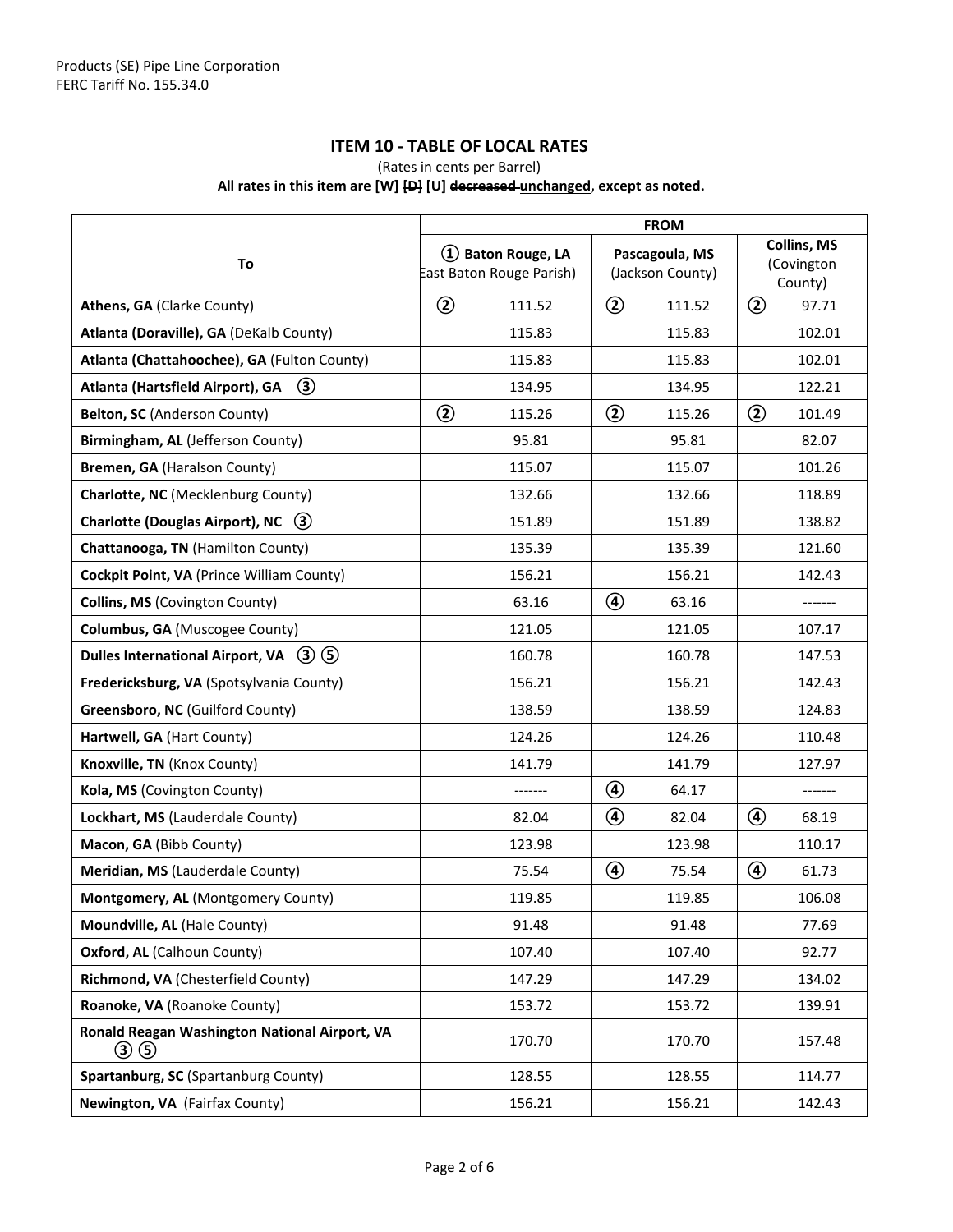### **ITEM 20 - TABLE OF PROPORTIONAL RATES**

(Rates in cents per Barrel)

#### **All rates in this item are [W] [D] [U] decreased unchanged, except as noted.**

| To                                                                                                      | From                                                                                                             | Rate          |        |
|---------------------------------------------------------------------------------------------------------|------------------------------------------------------------------------------------------------------------------|---------------|--------|
| Montgomery, AL<br>(Montgomery County)                                                                   | Helena, AL<br>(Shelby County)<br>For volumes originating on<br><b>Colonial Pipeline Company</b>                  | (6)(8)        | 72.10  |
| Atlanta (Doraville), GA<br>(DeKalb County)                                                              |                                                                                                                  | 6             | 106.13 |
| <b>Belton, SC</b><br>(Anderson County)                                                                  | <b>Baton Rouge, LA</b><br>(East Baton Rouge Parish)                                                              | $^\copyright$ | 108.61 |
| Birmingham, AL<br>(Jefferson County)                                                                    | For volumes originating on<br><b>Marathon Pipe Line LLC</b><br>At Garyville, LA<br>(St. John the Baptist Parish) | 6)            | 85.57  |
| <b>Charlotte, NC</b><br>(Mecklenburg County)                                                            |                                                                                                                  | 6             | 121.98 |
| Greensboro, NC<br>(Guilford County)                                                                     |                                                                                                                  | 6             | 126.99 |
| Macon, GA<br>(Bibb County)                                                                              |                                                                                                                  | 6             | 112.38 |
| Greensboro, NC<br>(3)<br>(Guilford County)                                                              | <b>Baton Rouge, LA</b><br>(E. Baton Rouge Parish)                                                                |               | 106.02 |
| For volumes destined to<br>Piedmont Triad International<br>Airport<br>Transported via tank truck. $(7)$ | Pascagoula, MS<br>(Jackson County)                                                                               |               | 106.02 |
|                                                                                                         | <b>Collins, MS</b><br>(Covington County)                                                                         |               | 91.91  |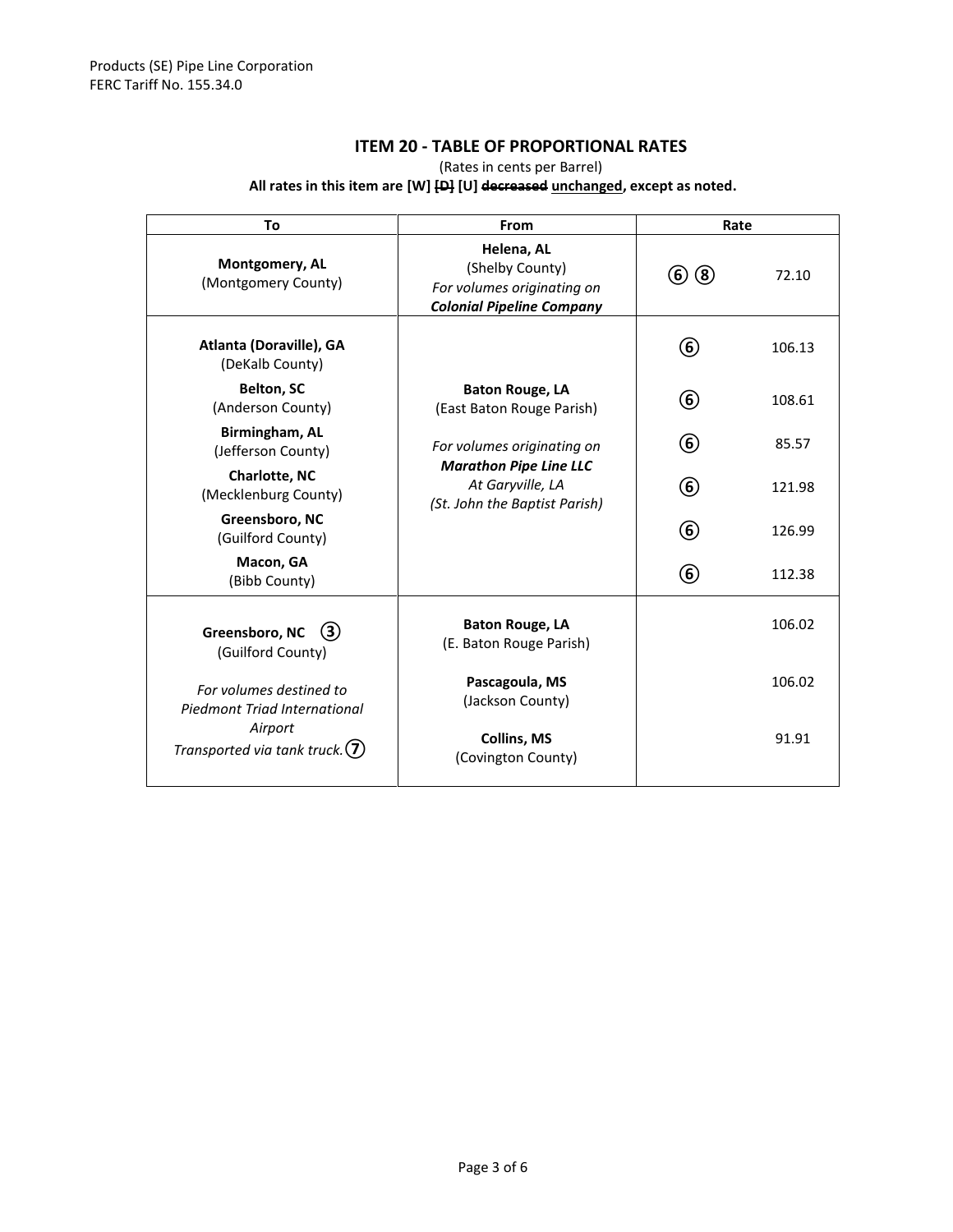### **ITEM 30 - RATES AND CHARGES FOR MOVEMENTS THROUGH SHIPPER IN-TRANSIT STORAGE**

Applicable rates and charges from Shipper in-transit storage location to final Destination shall be the sum of the following:

- (1) Injection Charge **[U]** 1.0 cent per Barrel, the provisions of which do not apply to Origin locations.
- (2) Transportation Rate The difference between the rates, Origin to in-transit storage location and Origin to final Destination, in effect at the time shipments reenter Carrier's System.

The provisions of the above injection charge and transportation rate do not apply to movements under proportional rates. It being impracticable to maintain the absolute identity of Petroleum Products stopped intransit; reasonable substitution of Barrels of the same kind of commodity shall be permitted.

Volume deduction (Item 110.3 of Carrier's Rules and Regulations Tariff) will not apply to volumes reentering Carrier's System from in-transit tankage provided by Shipper.

#### **ITEM 40 - RECEIVING CHARGES FOR SHIPMENTS**

In addition to trunkline rates from Baton Rouge, LA to Destination, all Petroleum Products accepted for transportation at Dock Station, Baton Rouge, LA will be subject to the following receiving charge:

- (1) **[U]** 5.0 cents per Barrel for all Petroleum Products excluding aviation kerosene, which are offered to Carrier for transportation at Carrier's Dock Station, Baton Rouge, LA.
- (2) **[U]** 1.0 cent per barrel for all aviation kerosene which is offered to Carrier for transportation at Carrier's Dock Station, Baton Rouge, LA.

(This space left blank intentionally)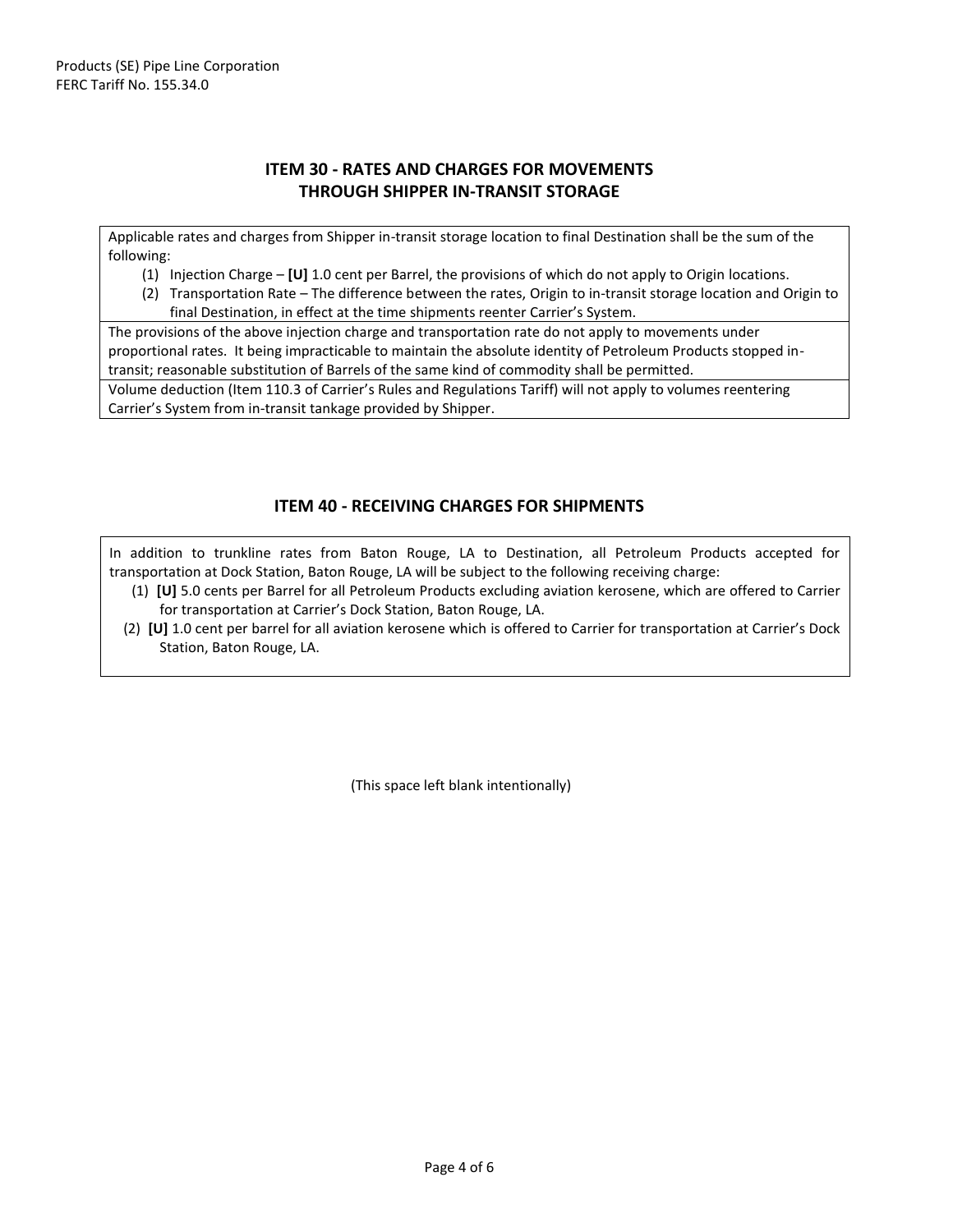### **ITEM 50 – AIRPORT VOLUME INCENTIVE PROGRAM**

| 50.1 | <b>ELIGIBLITY</b>                                                                                                                                                                                                                                                                                                                                                                                                                                                                                                                                                                                                                                                                                           |                                                  |                       |
|------|-------------------------------------------------------------------------------------------------------------------------------------------------------------------------------------------------------------------------------------------------------------------------------------------------------------------------------------------------------------------------------------------------------------------------------------------------------------------------------------------------------------------------------------------------------------------------------------------------------------------------------------------------------------------------------------------------------------|--------------------------------------------------|-----------------------|
|      | Carrier's Airport Volume Incentive Program (VIP) incentive rates shall be available to all Shippers who<br>deliver a minimum volume of 200,000 barrels of aviation kerosene from Baton Rouge LA, Pascagoula or<br>Collins MS to airports listed in Item 50.4 below within the Program Period. Shipper shall be eligible for<br>the incentive rates, as specified in Item 50.4(2) below, on volumes of aviation kerosene delivered in<br>excess of the minimum volume.                                                                                                                                                                                                                                       |                                                  |                       |
| 50.2 | In addition to the VIP reflected in Item 50.1, if an existing Shipper delivers aviation kerosene barrels into the<br>Atlanta Hartsfield Airport that exceed their 2021 Monthly Average Volume by 20% ("Volume Threshold")<br>during the term as reflected in Item 50.3, they will receive an additional 25 cents per barrel discount, as<br>specified in this Item 50.5 (2). The discount will apply only to the barrels delivered that exceed their Volume<br>Threshold. A Shippers' 2021 Monthly Average Volume shall equal the total barrels of aviation kerosene<br>delivered to the Atlanta Hartsfield Airport by Shipper during the six month period May 2021 through October<br>2021 divided by six. |                                                  |                       |
| 50.3 | <b>TERM</b><br>The VIP and the additional volume discount in Item 50.2 expires [W] Hune 30, 2022 December 31, 2022<br>unless otherwise amended, extended or cancelled.                                                                                                                                                                                                                                                                                                                                                                                                                                                                                                                                      |                                                  |                       |
| 50.4 | AIRPORT VOLUME INCENTIVE PROGRAM<br>(1) Applicable Origins for the VIP are:<br>a. Baton Rouge LA;<br>b. Pascagoula, MS<br>c. Collins MS                                                                                                                                                                                                                                                                                                                                                                                                                                                                                                                                                                     |                                                  |                       |
|      | (2) Incentive Rates:                                                                                                                                                                                                                                                                                                                                                                                                                                                                                                                                                                                                                                                                                        |                                                  |                       |
|      | <b>FROM</b>                                                                                                                                                                                                                                                                                                                                                                                                                                                                                                                                                                                                                                                                                                 | TO                                               | <b>Incentive Rate</b> |
|      | <b>Baton Rouge LA</b><br>(East Baton Rouge Parish) or Pascagoula,<br><b>MS</b>                                                                                                                                                                                                                                                                                                                                                                                                                                                                                                                                                                                                                              | Atlanta (Hartsfield Airport), GA                 | [ $U$ ] 126.06        |
|      | Collins MS (Covington, County)                                                                                                                                                                                                                                                                                                                                                                                                                                                                                                                                                                                                                                                                              |                                                  | $[U]$ 113.11          |
|      | <b>Baton Rouge LA</b><br>(East Baton Rouge Parish) or Pascagoula,<br><b>MS</b>                                                                                                                                                                                                                                                                                                                                                                                                                                                                                                                                                                                                                              | Charlotte (Douglas) Airport NC                   | [ $U$ ] 102.45        |
|      | Collins MS (Covington, County)                                                                                                                                                                                                                                                                                                                                                                                                                                                                                                                                                                                                                                                                              |                                                  | $[U]$ 90.50           |
|      | <b>Baton Rouge LA</b><br>(East Baton Rouge Parish) or Pascagoula,<br><b>MS</b>                                                                                                                                                                                                                                                                                                                                                                                                                                                                                                                                                                                                                              | Dulles International Airport, VA                 | $[U]$ 152.35          |
|      | Collins MS (Covington, County)                                                                                                                                                                                                                                                                                                                                                                                                                                                                                                                                                                                                                                                                              |                                                  | [ $U$ ] 138.87        |
|      | <b>Baton Rouge LA</b><br>(East Baton Rouge Parish) or Pascagoula,<br><b>MS</b>                                                                                                                                                                                                                                                                                                                                                                                                                                                                                                                                                                                                                              | Ronald Reagan Washington National<br>Airport, VA | $[U]$ 162.42          |
|      | Collins MS (Covington, County)                                                                                                                                                                                                                                                                                                                                                                                                                                                                                                                                                                                                                                                                              |                                                  | $[U]$ 148.94          |
|      | (3) The incentive rates are in cents per barrel, applicable to aviation kerosene received from applicable<br>origins and destination listed in the table.                                                                                                                                                                                                                                                                                                                                                                                                                                                                                                                                                   |                                                  |                       |